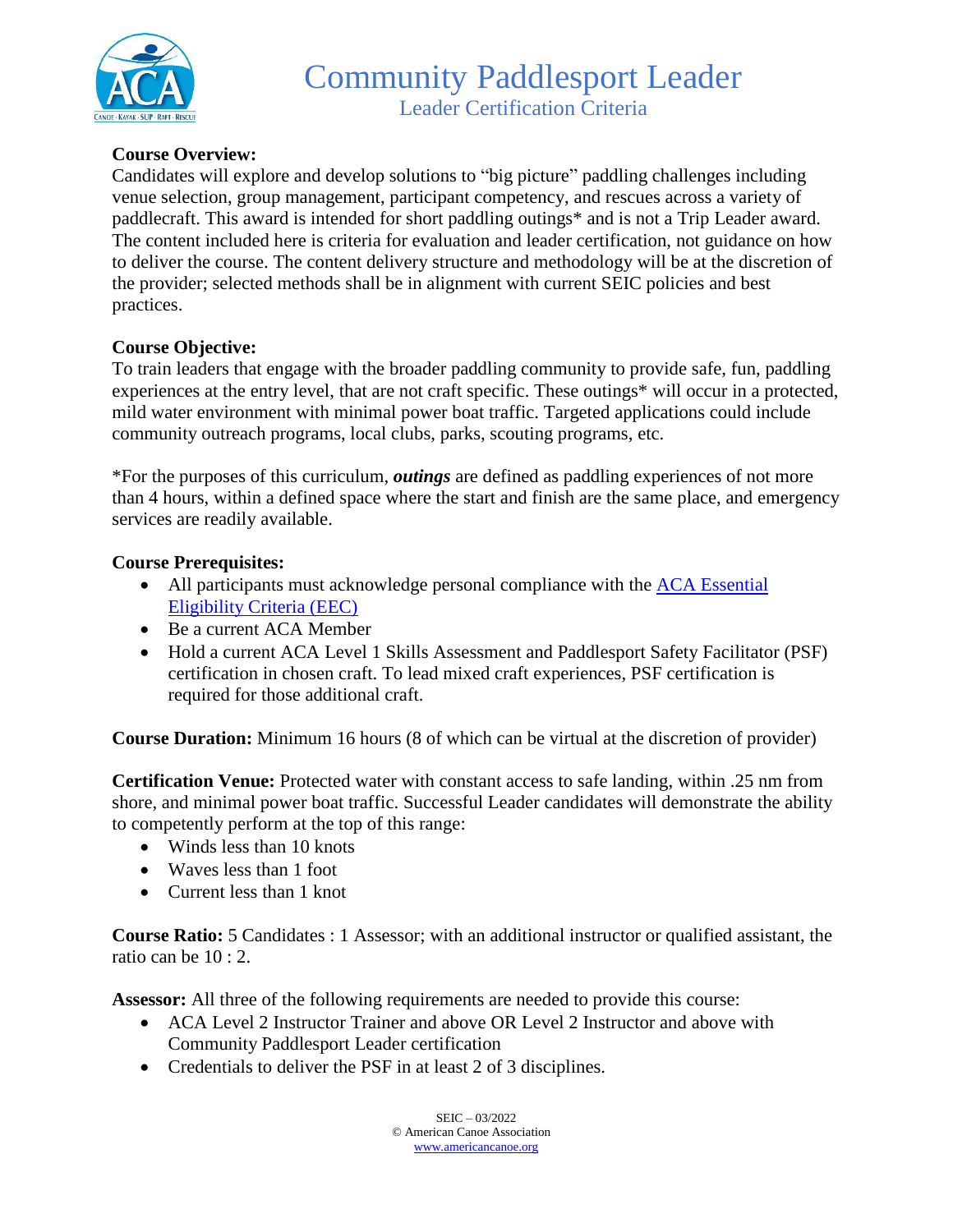

• Familiarity with the content and mechanics of the Paddlesport Safety Facilitator award prior to offering the CPL assessment.

# **General Requirements for all Leader Certifications:**

- Be at least 18 years old
- Meet the appropriate [ACA Essential Eligibility Criteria \(EEC\)](https://americancanoe.org/essential-eligibility-criteria/)
- Successfully complete a Community Paddlesport Leader certification course
- Be a full ACA member
- Demonstrate a general knowledge of paddlesports and the ACA
- Demonstrate the ability to appropriately perform all of the following material unassisted in the appropriate venue

#### **Maintenance Requirements:**

• Maintain ACA membership annually

#### **Succeeding Courses:**

- ACA Level 1 Instructor
- ACA Level 2 Skills Assessment
- ACA Trip Leader Assessment

#### **Community Paddlesport Leader Criteria:**

**Prior Competencies:** Candidates are responsible for ALL knowledge and skills included in the PSF and Level 1 Skills Assessment outlines; those curricula form the foundation for the Community Paddlesport Leader (CPL). This course builds upon those previously evaluated competencies and takes them to an on-water leadership setting in a mild, protected environment.

#### **Demonstrate the following:**

#### 1) **Knowledge of the ACA:**

- Course Management System basics (user dashboard, course listings, etc)
- Certification limitations: i.e., not an instructor, not eligible for ACA insurance coverage
- ACA's Education, Stewardship, and Competition programs

#### 2) **Leadership skills:**

- Positive interpersonal skills
- Ability to calmly strategize and problem solve under pressure
- Ability to collaborate with others and recognize available resources
- Ability to seek advice, set boundaries, and learn from mistakes
- Situational awareness to include time management
- Meeting people where they are, not where you want them to be
- Effective communication pre-outing, during outing, post outing
- Modeling joy and appreciation for the paddling community as a whole

#### 3) **Demonstrate knowledge of and the ability to perform the following skills**:

SEIC – 03/2022 © American Canoe Association [www.americancanoe.org](http://www.americancanoe.org/)